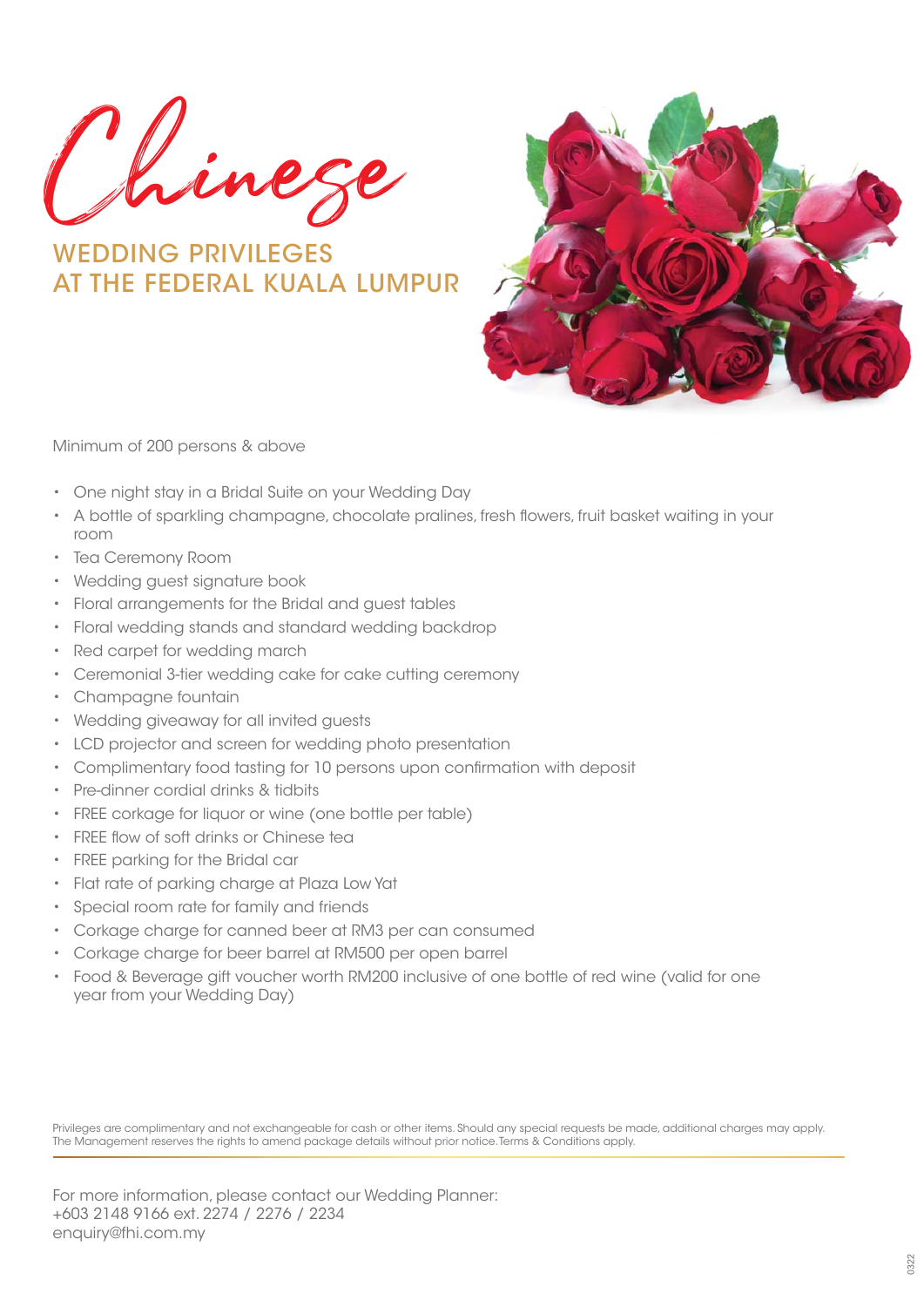Has mono RM148 per person

(RM1,184 per table of 8 persons)

#### **HARMONY MENU 1**

冷热四拼盘 Four hot & cold combination

八珍鱼唇羹 Eight treasures with fish lips soup

川式麻辣鸡 Roasted chicken with szechuan paste

清蒸石甲鱼 Steamed seabass with soya sauce

豉油皇草虾 Fried grass prawns with thick sauce

三菇豆筋蔬 Braised three varieties of mushroom & *tau kan* with vegetables

银鱼鸡粒饭 Fried rice with diced chicken & anchovies

美点映双辉 Twin mini dim sum

龙眼豆腐雪 chilled longan & beancurd

#### **HARMONY MENU 2**

龙凤四喜拼 Special four hot & cold platter

八珍蚧肉羹 Eight treasures with crabmeat soup

虾饼拼烧鸡 Roasted chicken with prawn cracker

酸甜石斑鱼 Deep fried grouper with sweet & sour sauce

妈密鲜草虾 Fried grass prawns with marmite

罗汉烩上素 Mixed vegetables *loh hon* style

香港糯米饭 Glutinous rice hong kong style

鸳鸯美双辉 Twin mini dim sum

龙眼荔枝雪 Chilled longan & lychee

## **HARMONY MENU 3**

冷热四喜拼盘 Four hot & cold combination

红烧干贝蟹羹 Crabmeat with dried scallop soup

惹味暹酱烧鸡 Roasted chicken with thai sauce

冬炎蒸红枣鱼 Steamed snapper with *tom yam* sauce

招牌辣汁草虾 Fried grass prawns with special sauce

花菇三鲜时蔬 Braised assorted mushroom with seasonal vegetables

银鱼海鲜炒饭 Fried rice with seafood & anchovies

鸳鸯 美点双辉 Twin mini dim sum

冻元肉海底椰 Chilled sea coconut & longan

All prices quoted in Ringgit Malaysia (RM) are nett.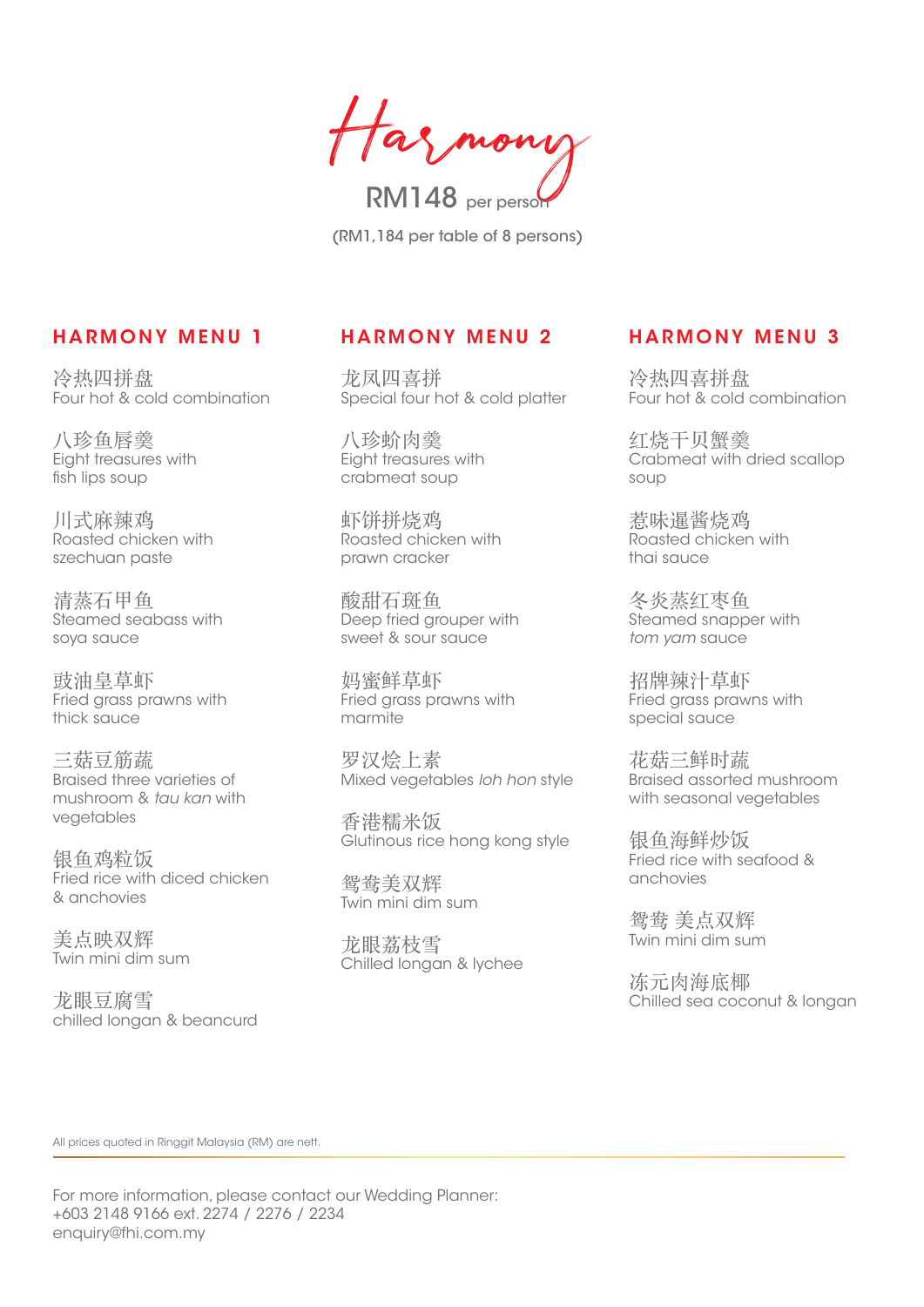Silver

RM178 per person (RM1,424 per table of 8 persons)

#### **SILVER MENU 1**

冷热四拼盘 Four hot & cold combination

海参瑶柱羹 Dried scallop & shredded sea cucumber soup

玉兰菜园鸡 Steamed farm chicken with *kai lan*

潮州蒸海斑 Steamed sea grouper *teow chow* style

蒙酱鲜草虾 Fried grass prawns with mongolia sauce

双箭罗汉斋 Mixed vegetables & beancurd skin *loh hon* style

鸡虾炒香饭 Fried rice with shrimps & chicken

美点映双辉 Sweet fancy dumplings

龙眼海底椰 Chilled longan & sea coconut

## **SILVER MENU 2**

冷热四拼盘 Four hot & cold combination

干贝蟹肉羹 Crabmeat & dried scallop soup

柠汁酥鸡块 Deep fried boneless chicken with lemon sauce

清蒸巴丁鱼 Steamed patin with soya sauce

黑椒焗鲜虾 Fried grass prawns with black pepper sauce

三菰西兰花 Braised three varieties of mushroom with broccoli

虾仁鸡粒饭 Fried rice with shrimps & chicken

美点映双辉 Sweet fancy dumplings

蜜瓜西米露 Chilled honeydew with sago

## **SILVER MENU 3**

四喜临门大花拼 Four hot & cold dish combination

滋补宁神炖土鸡 Double boiled farm chicken with chinese herbal soup

大富大贵银衣鸡 Prosperity chicken

惹味古法蒸虎班 Steamed tiger grouper traditional style 或 or 西式去骨羊腿扒 Roasted lamb legs with choice of sauce

湖南干烧鲜草虾 Fried grass prawns with hunan sauce

美味素蔬扣银杏 Mixed vegetables & gingko nuts with oyster sauce

荷叶什锦珍珠饭 Lotus leaf rice

美点双辉甜蜜蜜 Sweet fancy dumplings

百年好合结同心 Double boiled lotus seeds & lily flowers

All prices quoted in Ringgit Malaysia (RM) are nett.